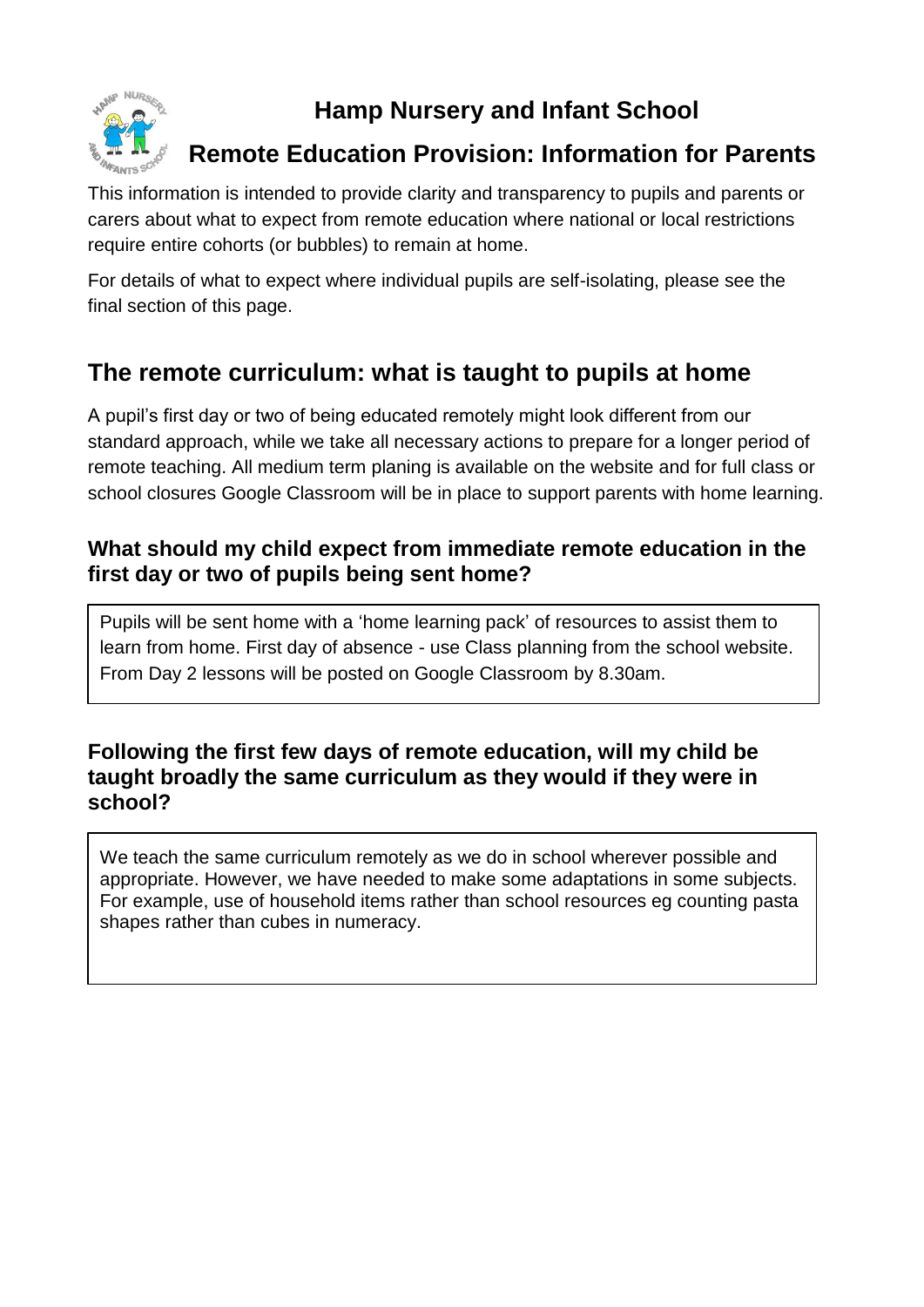# **Remote teaching and study time each day**

## **How long can I expect work set by the school to take my child each day?**

We expect that remote education (including remote teaching and independent work) will take pupils broadly the following number of hours each day, as suggested by the Department of Education:

| Key Stage 1 | 3 hours a day   |
|-------------|-----------------|
| <b>EYFS</b> | 2-3 hours a day |

## **Accessing remote education**

#### **How will my child access any online remote education you are providing?**

The main provision will be through Google Classroom. Instructions were sent out in the Autumn term and help is available through contacting the school office if it is needed. Daily plans and recordings will be posted by 8.30am to step you through the day.

The School website (Hampnurseryandinfantschool.co.uk) has further information in each class page of the planning for the current half term.

There are also pointers on the website to other resources available such as the Oak National Academy, BBC bitesize.

## **If my child does not have digital or online access at home, how will you support them to access remote education?**

We recognise that some pupils may not have suitable online access at home. We take the following approaches to support those pupils to access remote education: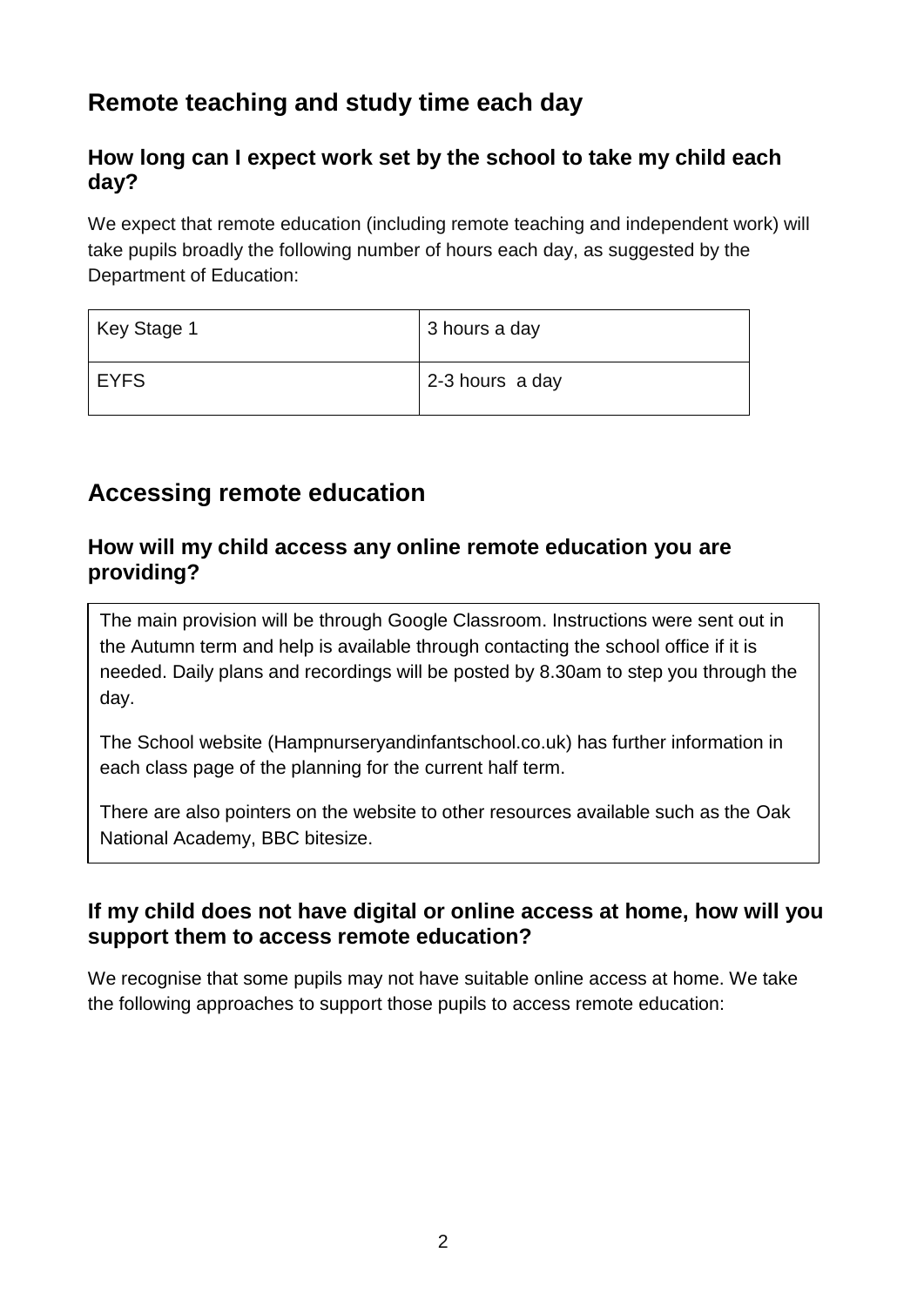Due to the age range of the pupils (under year 3) technology is not available for the school to order. Parents are advised of all suitable devises that can access Google Classroom, such as smart phones and games devices and are helped by phone and email to access their pupils Google classroom.

Pupils are given home learning packs of exercise books and stationary, phonics resources, number lines, handwriting support etc.

Parents receive weekly check-in calls from the class teacher.

Parents signposted to other learning resources such as CBBC educational programming.

## **How will my child be taught remotely?**

We use a combination of the following approaches to teach pupils remotely:

- recorded teaching (video/audio recordings made by teachers)
- Daily lessons posted on Google Classroom
- textbooks and reading books pupils have at home
- commercially available websites supporting the teaching of specific subjects or areas, including video clips or sequences
- Supplementary information on the school website

## **Engagement and feedback**

#### **What are your expectations for my child's engagement and the support that we as parents and carers should provide at home?**

- We expect parents to enable pupils to access the lessons provided through Google Classroom and to approach the school for assistance if they are experiencing difficulties. Content will change daily so the site should be accessed daily.
- We expect parents to set routines to support the child's education e.g get up at usual time, start by 9am, and create a workspace in the home for learning.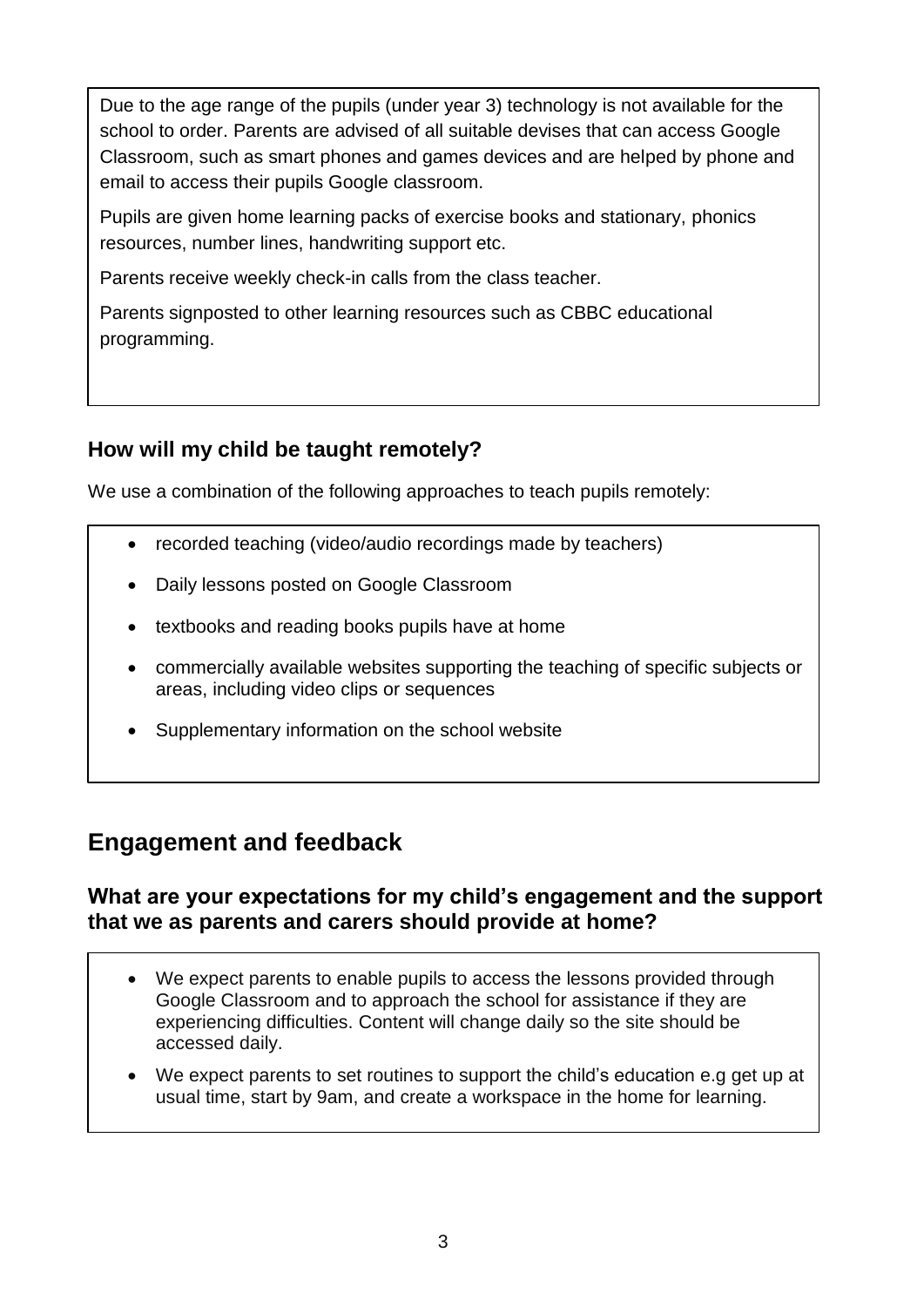## **How will you check whether my child is engaging with their work and how will I be informed if there are concerns?**

The school will monitor engagement with Google Classroom and follow up with parents if the resource has not been accessed.

Class Teachers will regularly check in with parents by phone to discuss pupil learning.

## **How will you assess my child's work and progress?**

Feedback can take many forms and may not always mean extensive written comments for individual children. For example, whole-class feedback or quizzes marked automatically via digital platforms are also valid and effective methods, amongst many others. Our approach to feeding back on pupil work is as follows:

- Feedback given on the Google Classroom stream and in the assignments page. All posts are responded to within usual school hours.
- Workbooks completed at home will be looked at and marked by Teachers when the workbooks are returned to school.

# **Additional support for pupils with particular needs**

### **How will you work with me to help my child who needs additional support from adults at home to access remote education?**

We recognise that some pupils, for example some pupils with special educational needs and disabilities (SEND), may not be able to access remote education without support from adults at home. We acknowledge the difficulties this may place on families, and we will work with parents and carers to support those pupils in the following ways:

As an Infant school we expect all parents to work with their child to access remote education, and will support parents to enable them to do so. Parents of SEND children will be able to support their children in the same way as planning is appropriately differentiated.

The SENDCO will work with specific families where an extra level of support is required.